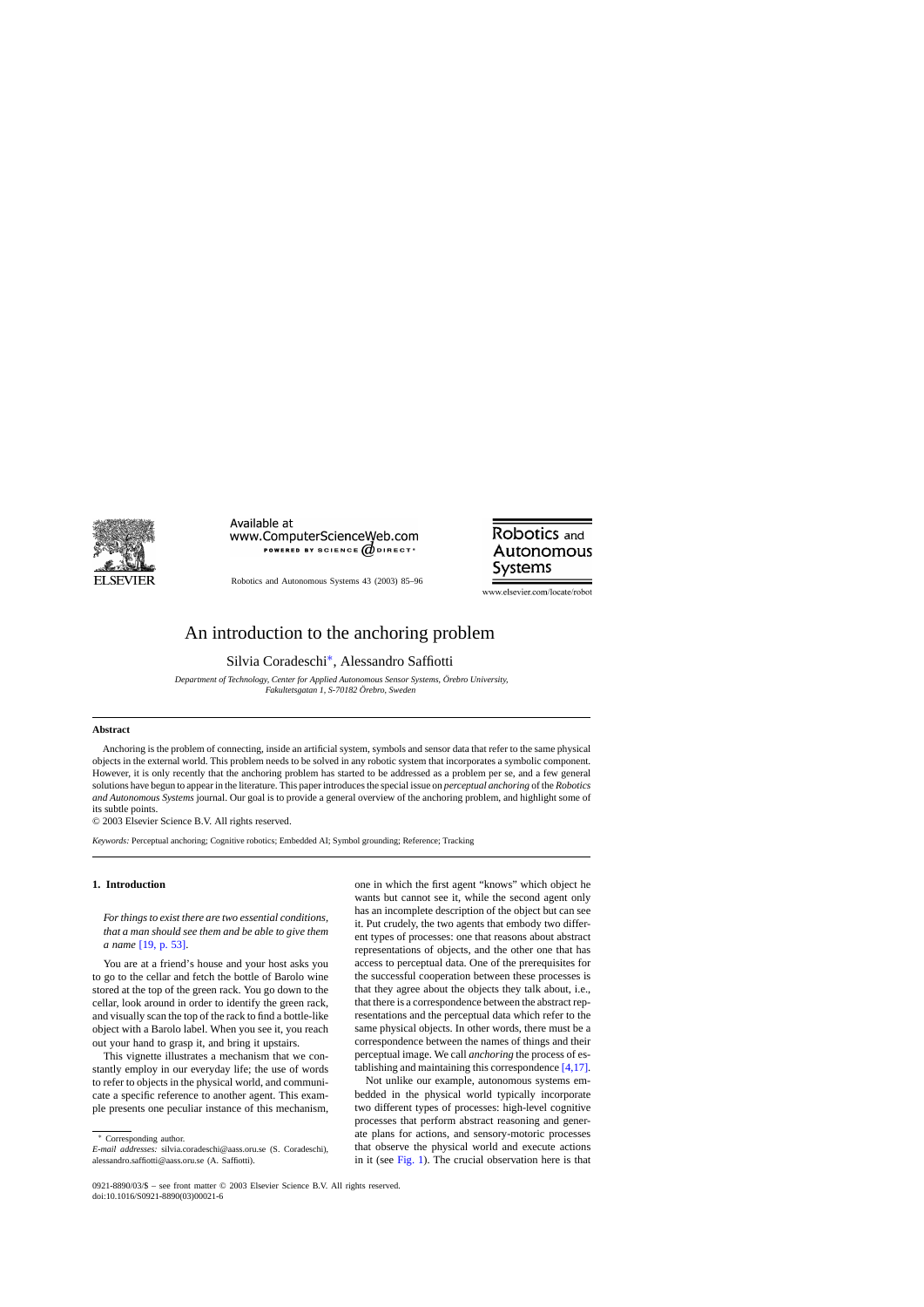<span id="page-1-0"></span>

Fig. 1. Graphical illustration of the anchoring problem.

these processes have different ways of referring to the same physical objects in the environment. Cognitive processes typically (although not necessarily) use symbols to denote objects, while sensory-motoric processes typically operate from sensor data that originate from observing these objects. If the overall system has to successfully perform its task, it needs to make sure that these processes "talk about" the same physical objects, i.e., it has to perform anchoring.

Suppose for concreteness that a robot's planner has generated the action PickUp(bottle-22), where the symbol bottle-22 denotes an object known by the planner to be a bottle and to contain Barolo wine. In order to execute this action, the robot might start a PickUp operator implemented by visual-servoing the robot's arm with respect to a given region in the camera input. But *which* region? Intuitively, the robot must make sure that the region used for controlling the arm is precisely the one generated by observing the object that the planner calls bottle-22. That is, the robot must *anchor* the symbol bottle-22 to the right sensor data. How the "right" data can be identified from the sensor stream is part of the anchoring problem.

The above considerations suggest that anchoring must necessarily take place in any robotic system that comprises a symbolic reasoning component. Until recently, however, the anchoring problem was typically solved on a system-by-system basis, often using techniques from the pattern recognition or object tracking domains, and the solution was hidden in the code. The situation is now changing, and the field of autonomous robots is showing a tendency to engage in the study of the anchoring problem per se (see for instance [\[5\]\).](#page-11-0) This study would allow us to develop a set of common principles and techniques for anchoring that can be easily applied across different systems and domains. From a more general perspective, a study of the anchoring problem would increase our understanding of the delicate issue of integration between symbolic reasoning and physical embodiment. The papers in this special issue discuss possible solutions to the anchoring problem in its different facets and different application domains.

### **2. The anchoring problem**

Having recognized the existence of the anchoring problem, the next step is to define it in a more precise way. This is an obvious prerequisite to being able to devise general theories and techniques to address it. We give the following definition.

**Definition 1.** We call *anchoring* the process of creating and maintaining the correspondence between symbols and sensor data that refer to the same physical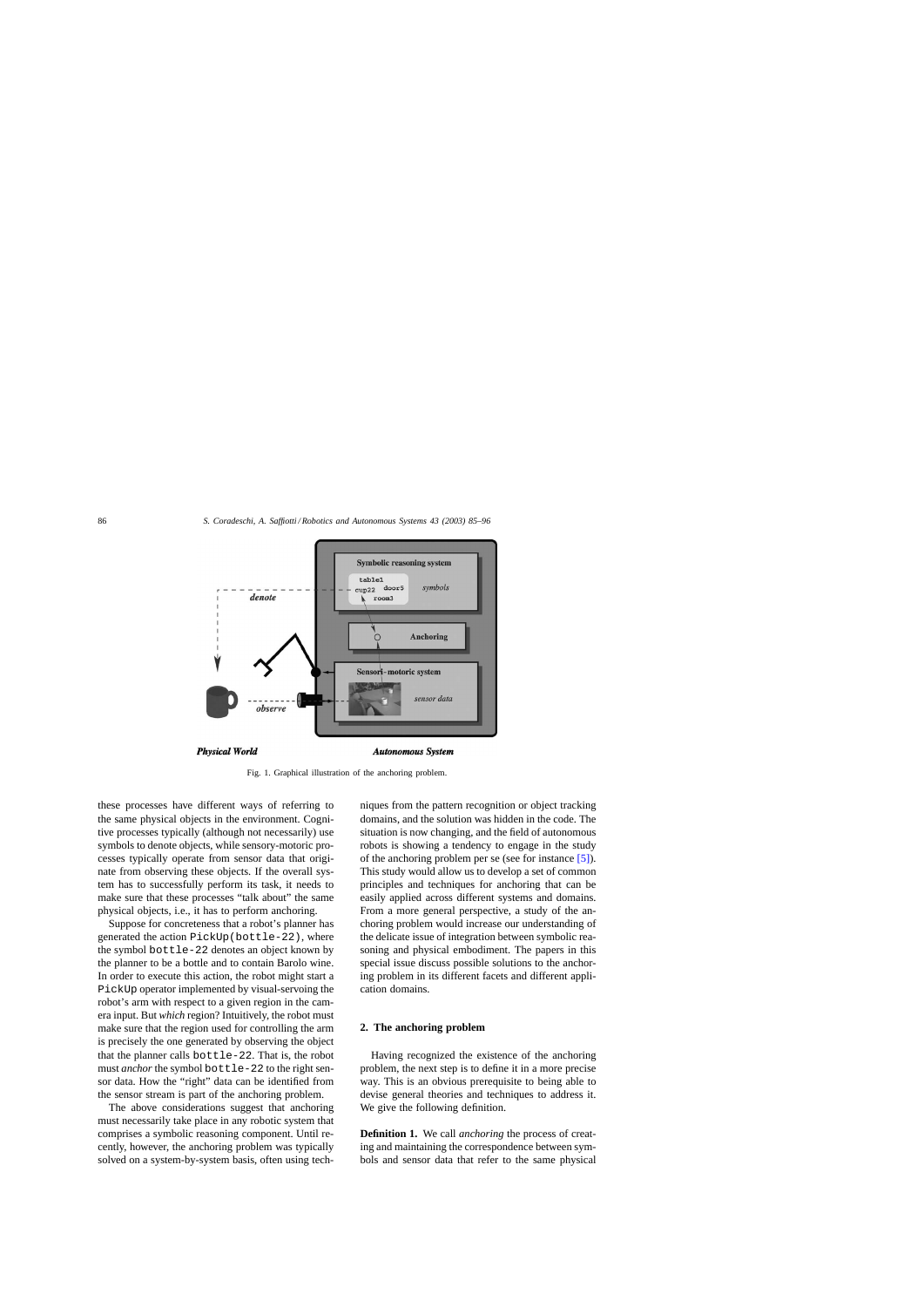objects. The *anchoring problem* is the problem of how to perform anchoring in an artificial system.

This definition clearly covers the informal account given in [Section 1,](#page-0-0) but in fact it defines the anchoring problem in more general terms. In the rest of this section, we discuss this definition by highlighting the assumptions that it makes and those that it does not make.

The first thing to note is that the definition does not make any assumption about the direction of the anchoring process. In our introductory example, we were concerned with the top-down problem of identifying the "right" object to be used for a given task, and allowing the sensory-motoric subsystem in the robot to operate on that specific object. Anchoring, however, can be performed top-down, bottom-up, or in both directions simultaneously. For example, in some systems the flow of sensor data determines, in a bottom-up fashion, which anchoring processes are initiated. An example in this issue can be found in the paper by Steels and Baillie [\[21\],](#page-11-0) which focuses on the interpretation of scenes using linguistic terms.

A second observation is that our definition does not make any assumption about the type of architecture used in the robotic agent. In [Section 1,](#page-0-0) we have considered an agent endowed with a specific architecture. However, the definition simply assumes an agent that uses *symbols* to denote individual physical objects, and that has access to *sensor data* that refer to those objects.

As for the assumptions that our definition does make, the main one is that anchoring concerns *physical objects*. Anchoring concerns the grounding of the name for an object, say 'car-22', to the perceptual data that originates from the observation of that specific object, say a region in an image. In particular, anchoring as defined above does not concern the perceptual grounding of properties, like 'red'. Grounding of properties is of course an important problem. Moreover, as we shall shortly see, it is a prerequisite to the perceptual grounding of physical objects, since objects can only be identified by their properties. However, the assumption to deal with individual physical objects has important consequences that differentiate anchoring from generic symbol grounding.

Physical objects persist in time and space, and some of their properties are preserved across time or evolve

in predictable ways. The anchoring process must take this temporal dimension into account: anchoring cannot be modeled as a one-shot process, but it must take into account the flow of continuously changing sensor input. That is why our definition explicitly mentions the aspect of *maintenance*.

One way of taking object persistence into account is to include in the anchoring process a persistent internal representation that reifies the correspondence between symbols and sensor data. This representation can contain memory of the past and support prediction of the future. It can be used to track the object and reacquire an object which has been out of sight. In our terminology, we refer to this representation as an *anchor*. An anchor can be seen as an internal model of a physical object that links together the symbol-level and sensor-level representations of that object. Many contributions in this issue include internal representations that play a role similar to anchors. For instance, Khoo and Horswill [\[13\]](#page-11-0) use markers, Shapiro and Ismail [\[20\]](#page-11-0) use PML-descriptions, and Fritsch et al. [\[11\]](#page-11-0) use a hierarchy of anchors.

An important aspect of anchors is that they can be shared across different subsystems of the agent in order to provide them with a *common handle* to refer to a specific physical object. In the example given in [Section 1,](#page-0-0) when the agent sees a bottle that matches the given linguistic description, it acquires perceptual properties like its size and position. These properties are then used to control the motion of the arm. In our terminology, the agent has created an anchor for the bottle. The anchor has persistence: if the agent momentarily loses sight of the bottle, e.g., while looking elsewhere, it can still move its arm using the internally stored position of the bottle. Anchors can be used for more than controlling motion: in the systems presented in this special issue, similar representations are used to coordinate task execution [\[13\], e](#page-11-0)ngage in com-municative actions [\[20\],](#page-11-0) achieve a shared language [\[21,22\],](#page-11-0) and enable human–robot interaction [\[2\].](#page-11-0)

The focus on individual objects has a second, important consequence: individual objects should be perceptually detected as such. In other words, our definition assumes as a prerequisite for anchoring that the available sensor data can be segmented to isolate *percepts* that correspond to individual objects. This assumption is not free of cost: the figure-ground segmentation is known to be a difficult problem, which is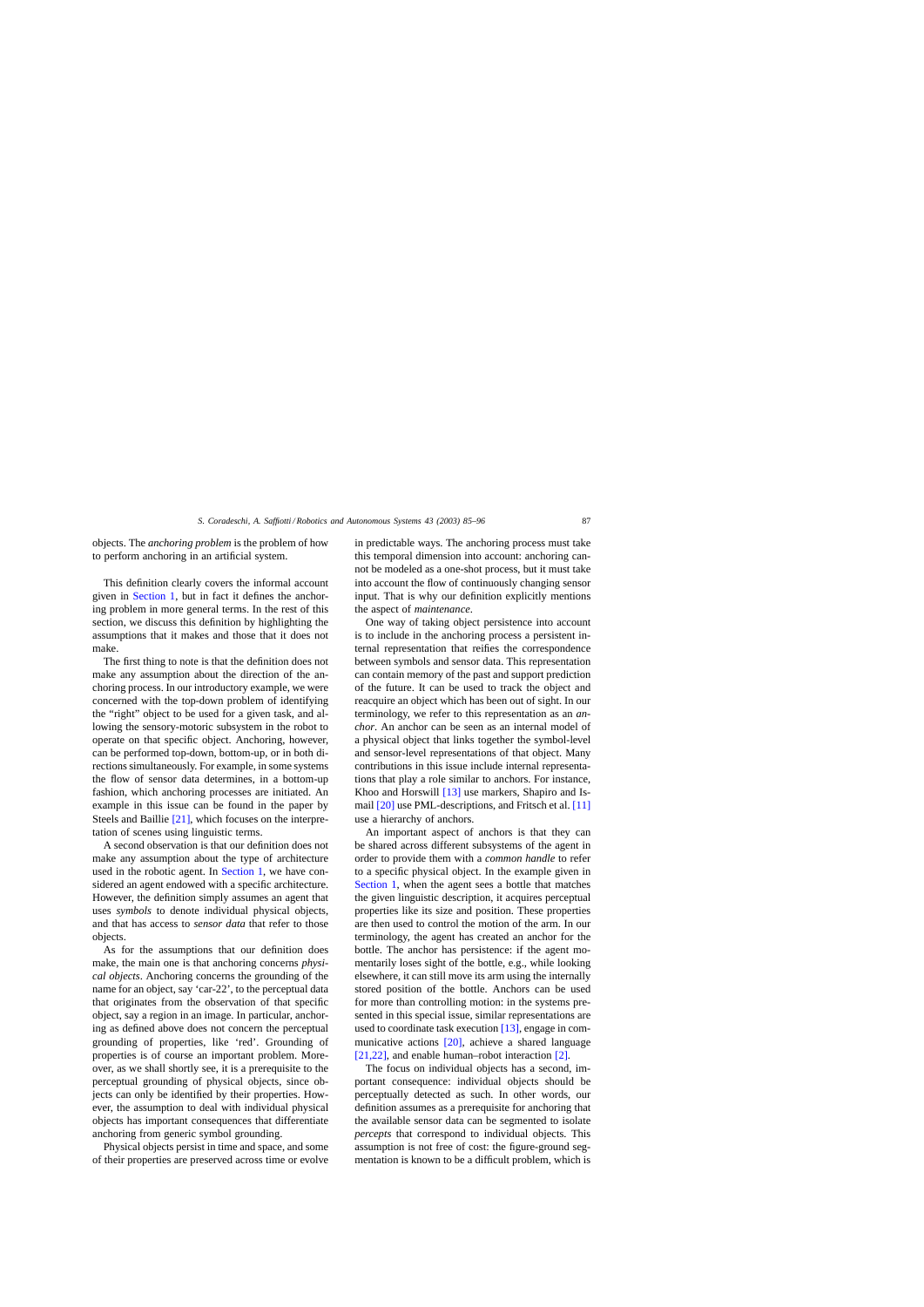highly domain specific [\[14\].](#page-11-0) Moreover, the notion of "individual object" crucially depends on the sensory apparatus available to the agent, and it does not necessarily correspond to our intuitive, human-centered notion. For example, for a robot equipped with only sonar sensors the individual objects may be the different "places" in the environment which it is able to discriminate, and these are therefore the referents of the anchoring process for that robot.

The focus on individual objects does not exclude the possibility that these objects may be composed of several other objects, possibly in a complex structure. In this special issue, the paper by Chella et al. [\[3\]](#page-11-0) considers a robotic finger as a composite object consisting of the different phalanxes; and the paper by Fritsch et al. [\[11\]](#page-11-0) considers anchoring a person by anchoring a face and two legs, which are perceived by different sensors. Anchoring of groups of objects can be done as a group, or on an individual basis. In both the cases the relations among objects probably need to be taken into account in the anchoring process.

Finally, some authors have applied the notion of anchoring to more general entities. In particular, some of the articles in this issue consider the correspondence between symbols and sensor data that refer to individual *actions* and *events* [\[3,21\].](#page-11-0) Interestingly, these authors can use similar principles to deal with the anchoring of physical objects and of these more abstract entities: it would constitute an interesting development to understand the differences and the similarities between these two types of anchoring.

#### **3. The challenges of anchoring**

Anchoring is a problem that can be studied from a number of different perspectives and within several disciplines. Philosophy, linguistics, and cognitive science are the ones that first come to mind. A study of the anchoring problem can raise a number of very challenging issues from each of these perspectives. While this suggests that a complete study of the anchoring problem can be an extraordinarily difficult task, we nonetheless need to develop practical, albeit partial solutions to this problem if we want to build working systems. In this section, we discuss those challenges that constitute, in our opinion, the most practical concerns that need to be addressed if one wants to build a robotic system where anchoring is present.

A first challenge is represented by the presence of uncertainty and ambiguity. Uncertainty and ambiguity obviously arise when anchoring is performed using real sensors, which have intrinsic limitations, and in an environment which cannot be optimized in order to reduce these limitations. The anchoring process might incorporate provisions to deal with these limitations, for instance by managing multiple hypotheses. Alternatively, it can rely on the perceptual system to filter out the uncertainty, or it can delegate the resolution of ambiguities to the symbolic level.

In addition to the limitations of sensing, there are aspects of uncertainty and ambiguity which are inherent to the anchoring problem itself. Vagueness of symbolic descriptions is a first example. Symbolic properties often do not have a precise definition in terms of measurable attributes, especially those used in natural language like 'red', and the matching between sensor data and symbolic descriptions is usually better described in terms of similarity than identity. A second aspect is the possibility of a mismatch between what we would like to discriminate at the symbolic level, e.g., colored objects, and what can be actually discriminated by the sensors, e.g., a black and white camera. A third aspect is that at the symbolic level we can refer to objects with a specific identity, like 'cup-22', while the perceptual system is not in general able to perceive the identity of an object but only some of its properties. Although these factors may all end up in the same problems—uncertainty about the identity of perceived objects—their treatment in the anchoring process should probably be differentiated.

Another challenge of anchoring is that, at the symbolic level, there are several ways to refer to objects. An important distinction is between definite and indefinite symbolic descriptions. A definite description implies the existence of a unique object satisfying the description in the current context. For instance, '*the* cup belonging to Silvia' can denote a unique object in the office, even if Silvia can own many more cups at home. An indefinite description denotes an object having a number of properties, without any assumption about its uniqueness. For instance, '*a* red cup' is an indefinite description satisfied by any red cup in the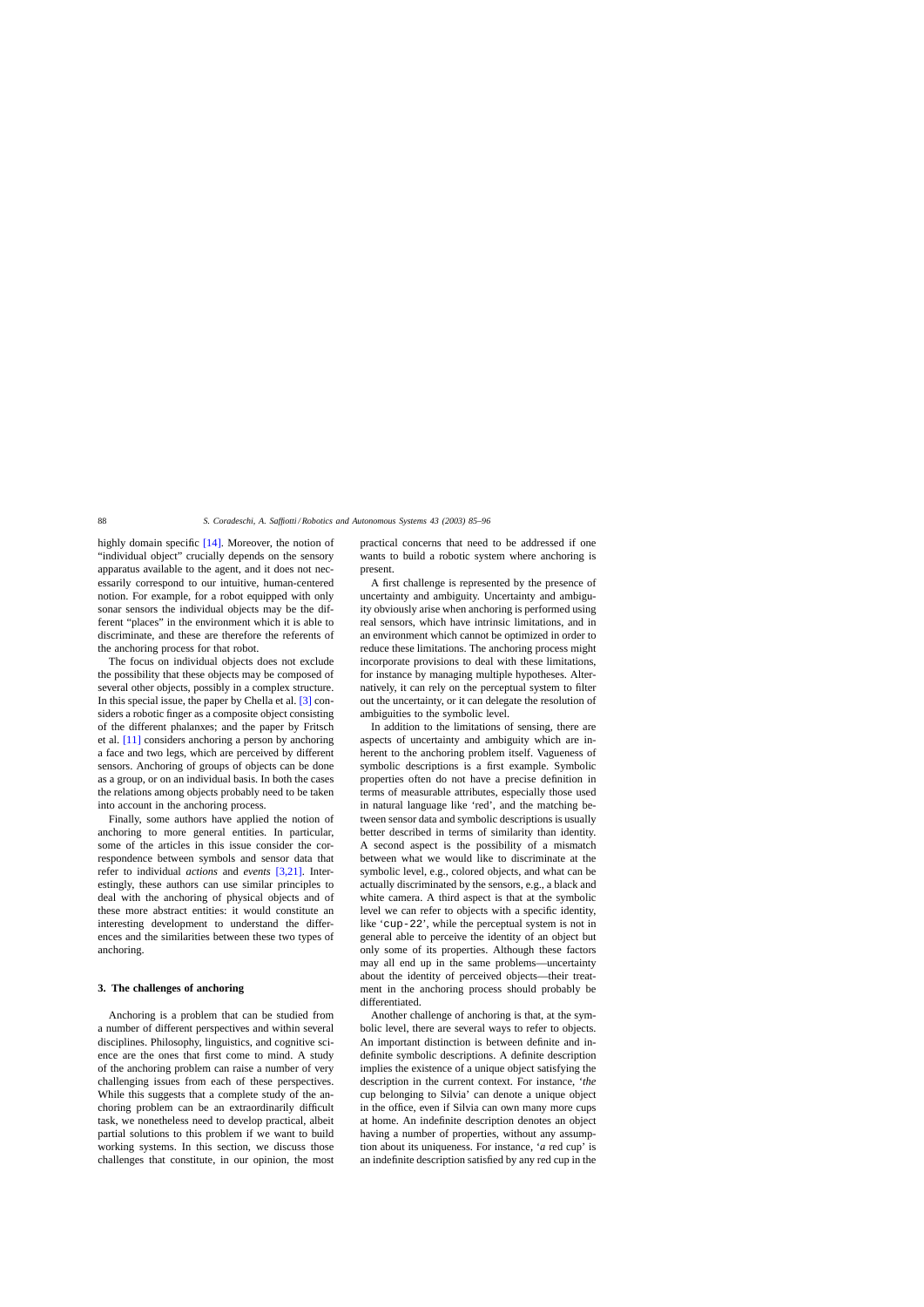current context. The importance of this distinction appears mainly when more than one object satisfies the description: this can be a problem in the case of definite description, but not in the case of indefinite ones. One may consider several more types of descriptions, for instance, descriptions that use functional properties like 'something to hold water'. The many ways of giving a reference brings about the problem of how the anchoring process should treat different kinds of descriptions.

In [Fig. 1](#page-1-0) just one object and one observer are present. This is clearly a simplified case. In general, it may be necessary to anchor several objects at the same time and identify objects on the basis of the relations among them. Moreover an agent could observe an object with different sensors and/or from different points of view, and then need to integrate this information to be able to establish an anchor. We have an example in this issue in the paper by Fritsch et al. [\[11\].](#page-11-0) A similar problem arises if robots with different sensors need to exchange information about the objects in the environment. A robot could anchor an object on the basis of properties that cannot be discriminated by another one.

Difficult issues of communication and negotiation may arise if several robots need to not only anchor symbols internally but also exchange information among them and agree on a shared language. Common agreement about the meaning of the symbols used to refer to objects in the environment is also needed for efficient human–robot cooperation. Some of the papers in this special issue deal with systems that involve communication among multiple robots [\[13,21,22\]](#page-11-0) or between robots and humans [\[2\].](#page-11-0)

Finally, a fundamental challenge of the anchoring problem is to investigate the formal properties of the anchoring process. Intuitively one may feel that some correspondences between the symbols and the sensor data are correct while some are not. How to express this formally, and prove the correctness of a specific system are open problems. Engaging in this study would probably require the ability to model both the anchoring system and physical environment in the same formal system, in which we can define and prove formal properties.

### **4. Anchoring in practice**

In order to get a better understanding of how the general concept of anchoring can be instantiated in different tasks and domains, we present below a few implemented systems that perform anchoring. First, however, we need to outline the main ingredients of the framework for anchoring which is used in all examples. A detailed description of this framework and examples can be found in [\[4,6,7\].](#page-11-0)

#### *4.1. Ingredients and functionalities of anchoring*

According to our framework the anchoring process is performed in an intelligent embedded system that comprises a *symbol system* Σ and a *perceptual system*  $\Pi$  (see Fig. 2). The symbol system manipulates individual symbols, like 'x' and 'cup22', which are meant to denote physical objects. It also associates each individual symbol with a set of symbolic predicates, like 'red', that assert properties of the



Fig. 2. The ingredients of anchoring in our framework.  $\alpha$  is the anchor.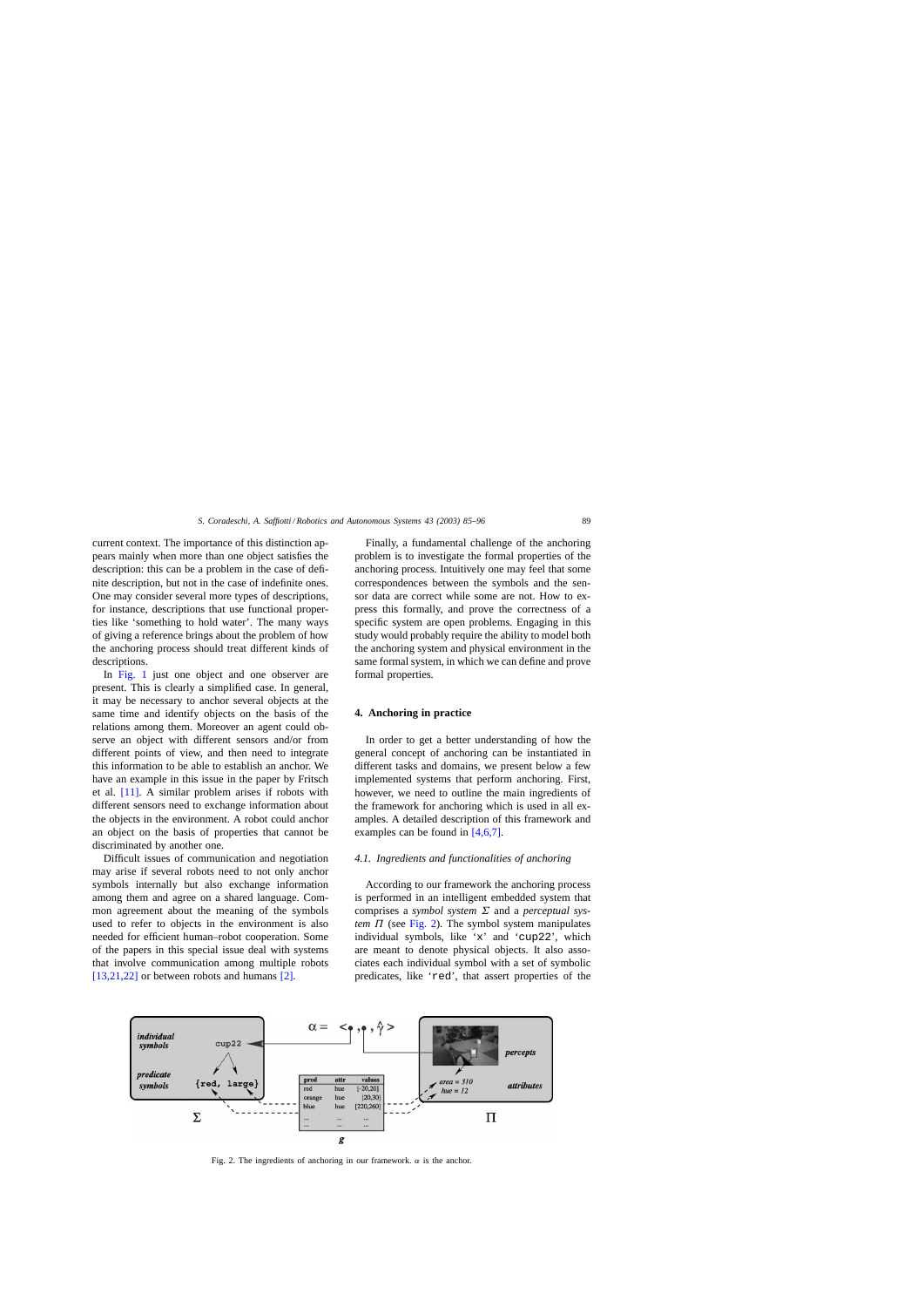

Fig. 3. Anchor dynamics. The anchor α is created by the *Find* functionality, and then maintained by the *Track* and *Reacquire* functionalities.

corresponding object. The perceptual system generates percepts, $<sup>1</sup>$  like a region in an image, from the ob-</sup> servation of physical objects. It also associates each percept with the observed values of a set of measurable attributes, like the average hue values of a region.

The model further assumes that a *predicate grounding relation* g is given, which encodes the correspondence between predicate symbols and admissible values of observable attributes. How the admissible values are encoded may differ across different applications. For instance, they may be represented by ranges, or fuzzy sets. No assumption is made about the origin of the  $g$  relation: it can be hand-coded by the designer, learnt from samples, or other.

The task of anchoring is to use the g relation to connect individual symbols in  $\Sigma$  and percepts in  $\Pi$ . For instance, suppose that red is predicated of the symbol cup22, and that the hue values of a given region in an image are compatible with the predicate red according to g. Then that region could be anchored to the symbol cup22. The correspondence between symbols and percepts is reified in a data structure called *anchor*, denoted by  $\alpha$  in the figure. The anchor contains pointers to the corresponding symbols and percepts, together with an estimate of the current values of some of the attributes of the object which it refers to, called *signature* and denoted by  $\hat{\gamma}$ . The values in the signature, like the object's position, can be used for both acting on the object and re-identifying it later on. They can also be used to operate on the object when this is not directly visible. An anchor can be considered as a model of a physical object that reflects the persistence of the object, and which can be shared across different subsystems of the agent.

The anchoring process is defined in our framework by three abstract functionalities that manage anchors: *Find*, *Track*, and *Reacquire*. These functionalities have been found adequate to capture top-down anchoring in several applications. Additional functionalities will probably be needed for different types of anchoring processes, for instance, bottom-up anchoring.

The *Find* functionality corresponds to the initial creation of an anchor for an object given a symbolic description (set of predicates) provided by  $\Sigma$ . This functionality selects a percept from the perceptual stream provided by  $\Pi$  using the g predicate grounding relation to match predicates to observed attribute values. The initial creation of an anchor resembles a structural pattern recognition process.

Once an anchor has been created, it must be continuously updated to account for changes in the object's attributes, e.g., its position. This is done by the *Track* functionality using a combination of prediction and new observations, as illustrated in Fig. 3. Prediction is used to make sure that the new percepts used to update the anchor are compatible with the previous observations, i.e., that we are still tracking the same object. Moreover, comparison with the symbolic descriptor is used to make sure that the updated anchor still satisfies the predicates, i.e., the object still has the properties that make it "the right one" from the point of view of the symbol system. The use of abstract

 $1$  We take here a percept to be a structured collection of measurements that are assumed to originate from the same physical object.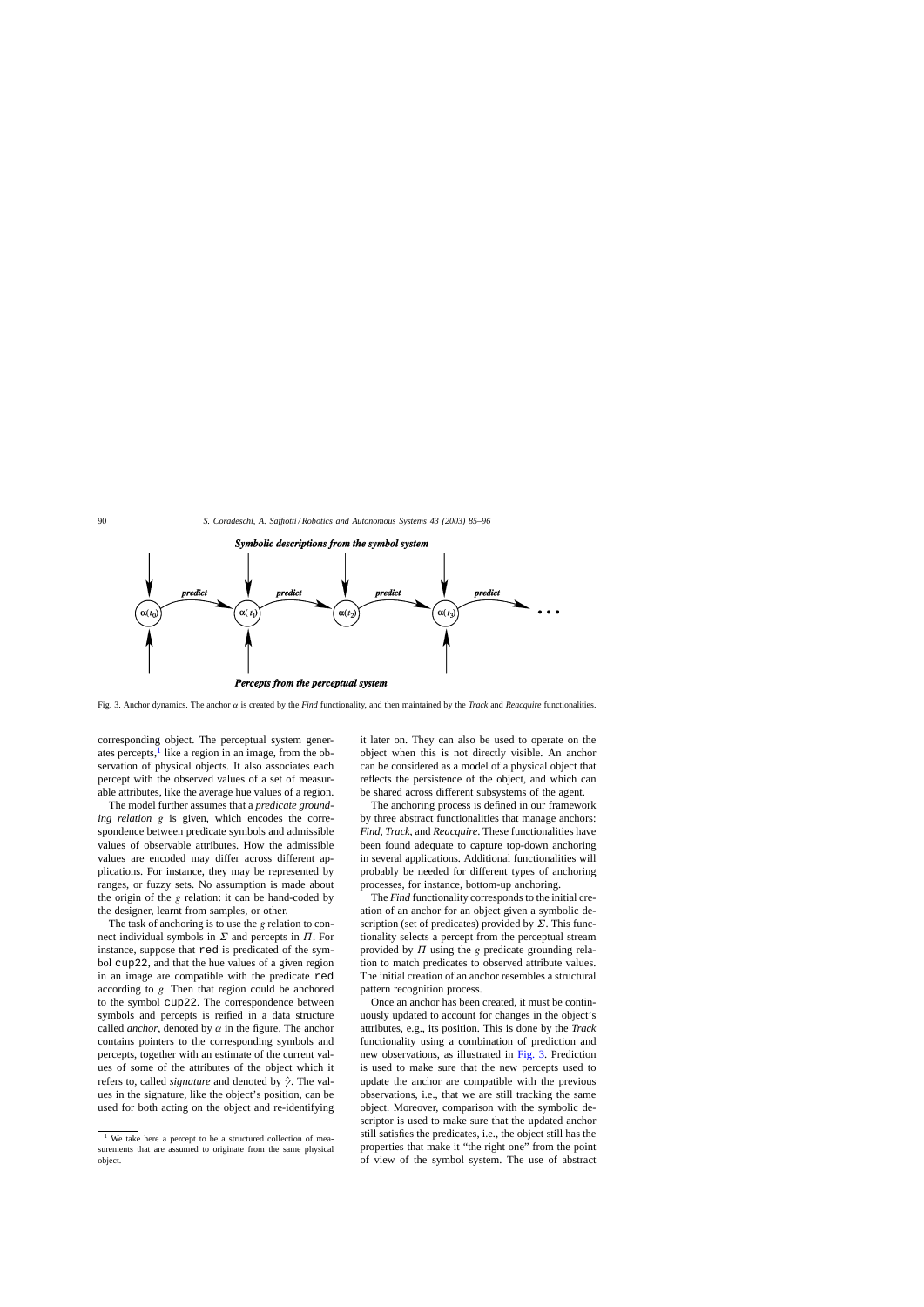symbolic information inside the tracking cycle differentiates anchor maintenance from the usual predict– measure–update cycle of recursive estimators like Kalman filters. The second example below illustrates a case where this information is crucial to a correct anchoring.

The *Track* functionality assumes that the object is kept under constant observation. The *Reacquire* functionality takes care of the case in which the object is re-observed after some time. For instance, every morning I tell my robot to go and pick up my cup. The robot knows what my cup looks like and where it has seen it last time, and it can use this information to find it again. The *Reacquire* functionality can be considered a combination of *Find* and *Track*; it is similar to a *Find*, with the addition that information from previously observed attributes can also be used as in the *Track* functionality.

#### *4.2. Anchoring in an office navigation domain*

The aim of this first example is to illustrate a simple case of anchoring. We consider a Nomad 200 robot equipped with an array of sonar sensors and controlled by an architecture similar to the one reported in [\[18\],](#page-11-0) which includes a simple STRIPS-like planner. All the perceptual and prior information about the robot's surroundings is maintained in a blackboard-like structure called Local Perceptual Space (LPS). In terms of our framework, the *symbol system* is given by the planner; individual symbols denote rooms, corridors, and doors. The *perceptual system* extracts features from histories of sonar measurements; percepts include walls and doors. The *predicate grounding relation* is hand-coded, and maps predicates like narrow\_door to ranges of values for the observed door width, like [60, 80]. Finally, an *anchor* contains pointers to the appropriate symbols and percepts, plus a signature. Symbolic descriptions, percepts, and anchors are all Lisp structures stored in the LPS.

The task that we consider in this example is navigation in an office environment, as shown in Fig. 4. Anchoring arises when the planner gives direction to the robot in terms of names of rooms and corridors, for instance, Follow(corr4). The robot needs to anchor the symbol corr4 to the sonar data corresponding to the walls of the actual corridor denoted by corr4. At time  $t_0$  the planner puts the symbolic description of corr4 into the LPS based on map information (shown by thick lines in the figure). At  $t_1$ this descriptor is anchored to wall percepts (shown by thin segments) using *Find*. *Track* is then used to keep it anchored to the new wall percepts. The signature in the anchor (shown by double lines) is used by the Follow behavior to control the movement of the robot along the intended corridor.

### *4.3. Anchoring in an aerial surveillance domain*

The next example emphasizes the dynamic aspect of anchoring and the use of symbolic information in predicting the next position of an object. The domain is an unmanned aerial vehicle (UAV) performing



Fig. 4. Anchoring a corridor:  $t_0$  (before anchoring);  $t_1$  (after anchoring).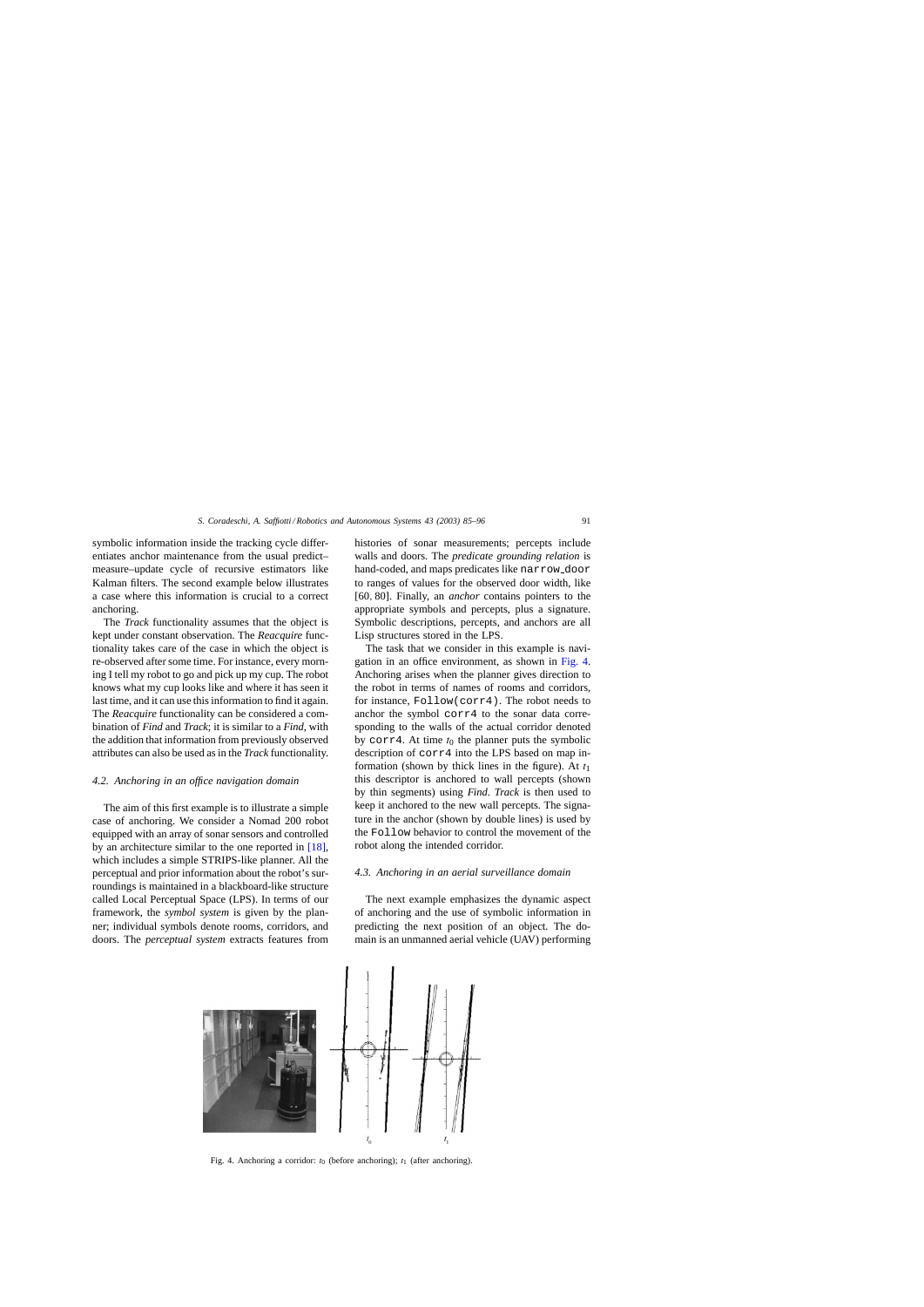autonomous surveillance tasks in a simulated environment developed within the WITAS project [\[8\].](#page-11-0) The UAV system integrates a planner, a reactive plan executor, a vision system and a control system.

In terms of our framework, the *symbol system* consists of the planner; individual symbols denote cars and elements of the road network. The *perceptual system* is a reconfigurable active vision system able to extract information about car-like objects in aerial images; percepts are regions in the image, and they have attributes like position, width, and color. The *predicate grounding relation* is given as a hand-coded table that associates each predicate symbol with a fuzzy set of admissible values for the corresponding attribute. An *anchor* is a Lisp structure that stores an individual symbol, the index of a region, and an association list recording the current estimates of the values of the object's attributes (signature). The signature in the anchor is used to configure the vision system, control the camera, and control the UAV.

In the example shown in Fig.  $5$ , the task of the UAV is to follow a specific car that was previously anchored using the *Find* functionality. At time  $t_0$  two identical cars are present in the image, one traveling along a road which makes a bend under a bridge, and the other one traveling on the bridge. The UAV is keeping under observation the car traveling along the road using the *Track* functionality. At  $t_1$  this car disappears under the bridge and the second car is almost in the position in the image where the first one was expected to be. The *Track* functionality has access to the symbolic information about road topology and can therefore recognize that this car cannot be the car previously tracked. The *Reacquire* functionality is then invoked in order to find again the tracked car. *Reacquire* uses high-level knowledge to infer the presence of the occluding bridge, and predict the next visible position of



Fig. 6. Anchoring "a red ball" to perform a ball collection task.

the car. This position is stored in the signature of the anchor, and used to direct the UAV and the camera towards the end of the bridge. When the car reappears from under the bridge at  $t_2$ , a percept is generated by the vision system that is compatible with the signature in the anchor. Normal tracking is then resumed.

#### *4.4. Anchoring an indefinite description*

Our last example is intended to illustrate some of the subtleties of the anchoring problem in the case of an indefinite reference and multiple identical objects [\[7\].](#page-11-0) The task is one of the three "technical challenges" of the RoboCup 2002 competition in the Sony four-legged robot league. A Sony AIBO robot is in a soccer field and 10 identical balls are placed in the field. The task is to score all the balls. When a ball is scored, it is removed from the field (see Fig. 6).

With respect to anchoring, the problem can be described as follows. The robot is given an indefinite description of a ball, for instance, 'x : Ball(x)  $\wedge$  Red(x)'. Any of the 10 balls is suitable for the task. The *Find* functionality selects the first ball to act upon, for instance the nearest one, and anchors the symbol  $x$  to it. The created anchor includes in its signature the relative position of this ball, which is used by the motion



Fig. 5. Anchoring a moving object. The followed car disappears under a bridge and a similar car appears at its place over the bridge.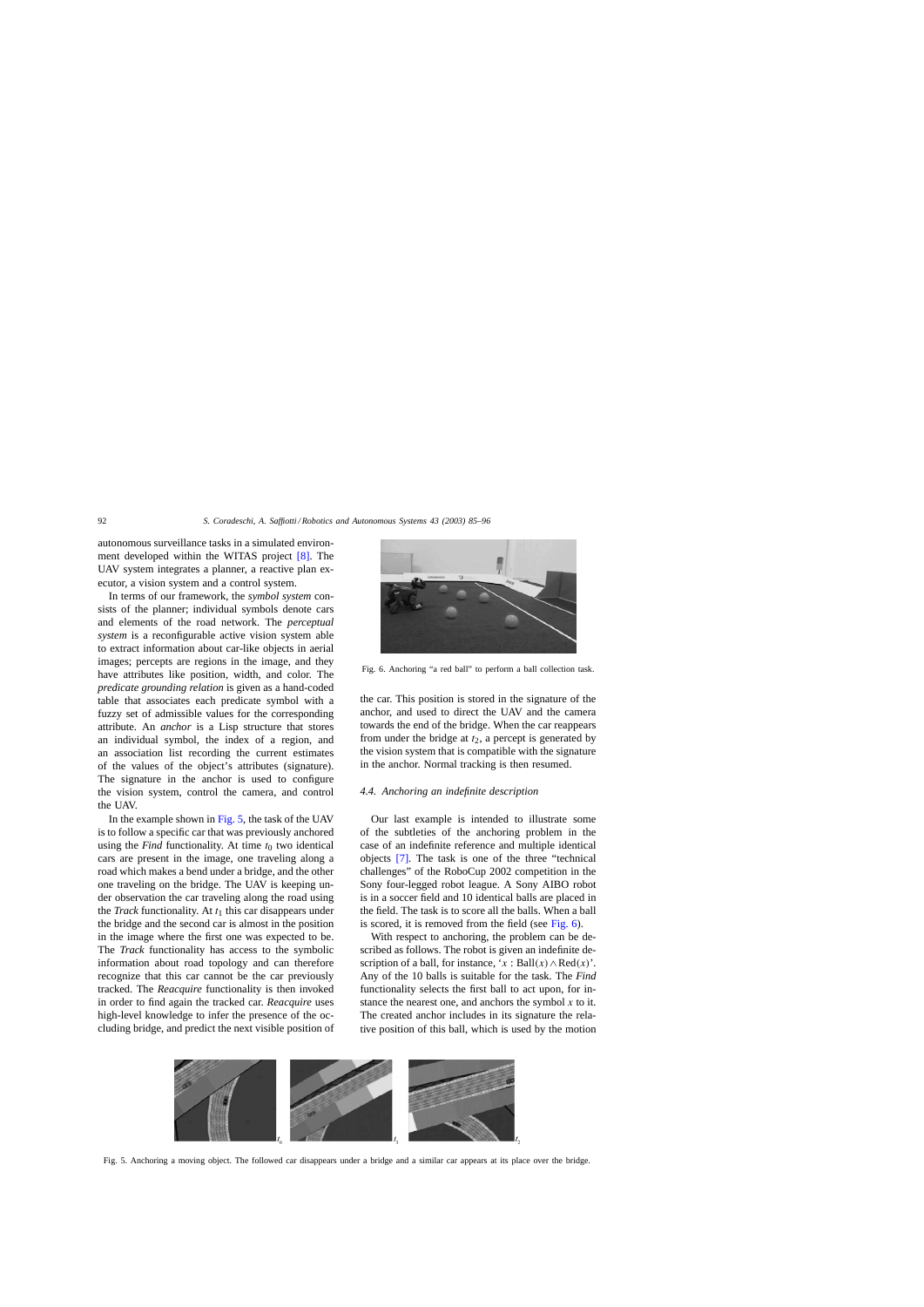and kicking routines. While the robot moves, the *Track* functionality updates the anchor regularly.

The *Track* functionality has an implicit definite reference: the ball which the robot is currently acting on. In a sense, anchoring has made the robot committed to that specific ball. However the anchoring process must remember that the original description was an indefinite one, and that another ball can also be suitable for the task. For instance, when the current ball is removed from the field the robot must try to *Reacquire* and then *Track* another ball, since the task was to score an arbitrary ball. Smarter anchoring strategies can be devised for this task. For instance, the robot should not remain committed to a ball if another ball is in a better position according to some specified criteria. In our implementation of this example, the robot tracks one specific ball and acts on it, but if it sees another ball which is in the same direction and closer, it starts tracking and acting on this other one.

#### **5. Related problems**

The problem of connecting linguistic descriptions of objects to their physical referents has been largely considered in the fields of *philosophy* and *linguistics*. In fact, we have borrowed the term *anchor* from situation semantics.2 Most of the aspects of anchoring discussed in this paper have also been studied in these fields. For example, the distinction between definite and indefinite references and the semantical problems associated with definite references have been addressed, among others, by Russell [\[16\]](#page-11-0) and Frege [\[10\].](#page-11-0) While the anchoring problem could certainly belong to the philosophical and linguistic debate, the perspective taken here is more pragmatic. We are interested in ways of stating and solving this problem that can lead to implement practical solutions in robotic systems. Even with this difference in perspective, the reflections done in the linguistic and philosophical fields undoubtedly provide a rich source of inspiration for the study of the different aspects of the anchoring problem. Two book

reviews in this special issue introduce examples of the work done in the philosophical community which is relevant to anchoring.

From a more practical point of view, there are two research problems in the fields of robotics and AI which are related to the anchoring problem: pattern recognition and symbol grounding. *Pattern recognition* can be defined as the problem of interpreting data provided by sensors by assigning them to predefined categories [\[9,15\].](#page-11-0) Taking pattern recognition in its most general sense, anchoring can be considered a sub-problem of pattern recognition. However, the anchoring problem emphasizes several peculiar aspects, which are not usually the focus of pattern recognition. First, the presence of symbols is an essential aspect of anchoring, while this is not the case in pattern recognition. Second, a goal of anchoring is the dynamic maintenance of the anchor in time, while pattern recognition is mostly used in applications where this dynamic aspect is not relevant. Finally, anchoring focuses on the creation and maintenance of the anchor as a shared representation to link several subsystems of the agent, such as motor control, sensor processing, and reasoning.

*Symbol grounding* can be defined as the problem of finding a semantics for a symbolic system that it is not in its turn a symbolic system [\[12\]. S](#page-11-0)ymbol grounding is a more general problem than anchoring. It concerns the philosophical issues related to the meaning of symbols in general. Anchoring is concerned with the practical problem of connecting symbols referring to physical objects to the sensor data originating from those physical objects in an implemented robotic system. In particular, anchoring focuses on perceivable physical objects, while symbol grounding needs to consider all kind of symbols, including ones like 'justice' and 'peace'. For these kinds of symbols it would be difficult to find appropriate sensor measurements, while the presence of sensor measurements is essential in anchoring.

[Fig. 7](#page-9-0) shows a simplified view of the relation among anchoring, symbol grounding and pattern recognition. Anchoring is included in the intersection between the other two problems and can represent a bridge between them. One can in fact find numerous cases of pattern recognition where no symbols are present, and one can study the symbol grounding problem without taking measurements in consideration. Anchoring by contrast

<sup>2</sup> Situation semantics [\[1\]](#page-10-0) is a semantics of natural language that tries to find meanings of sentences in the external world and in relations between situations rather than in truth values as in logic based semantics. In the terminology of situation semantics, an anchor is an assignment of individuals, relations and locations to abstract objects.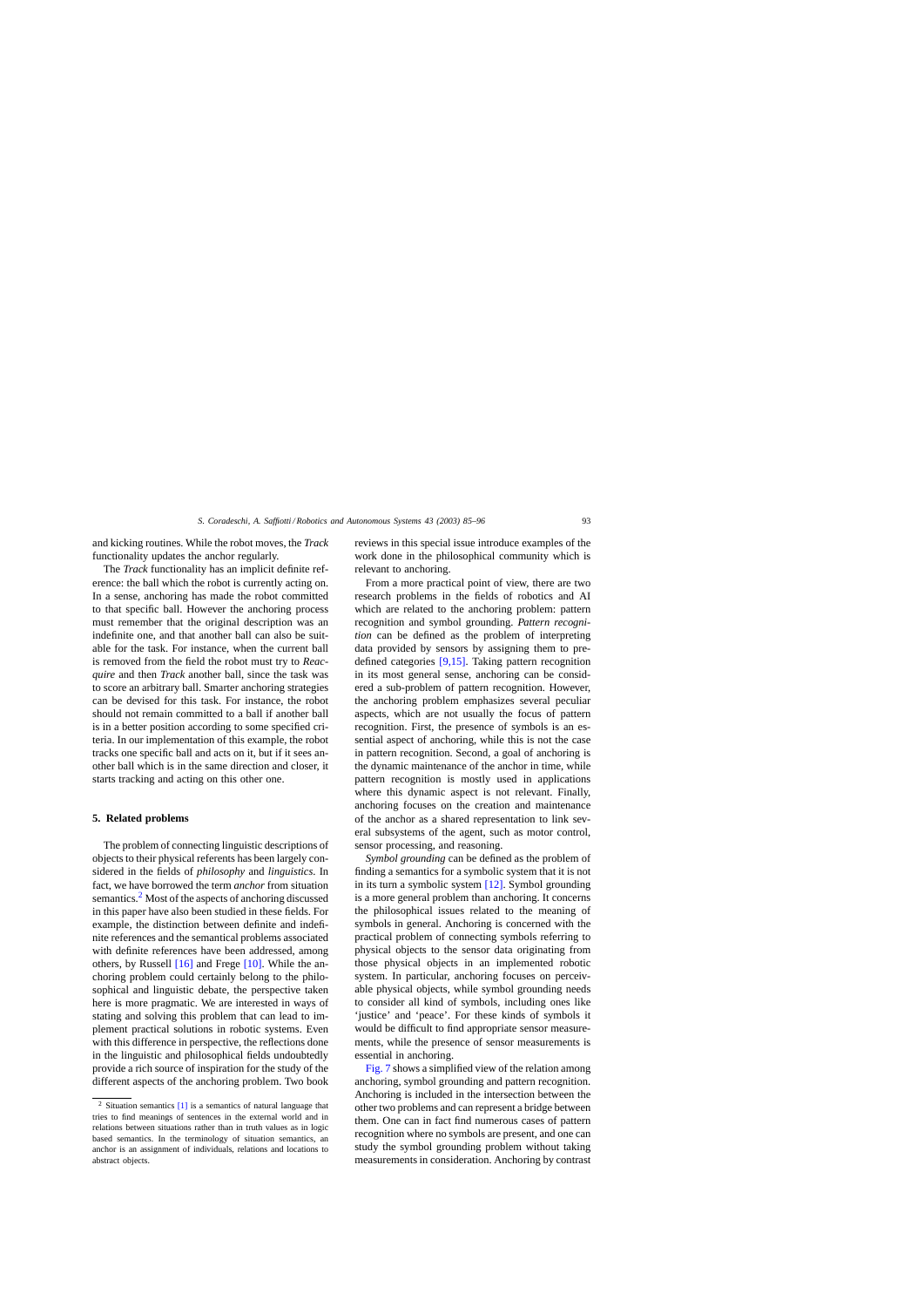<span id="page-9-0"></span>

Fig. 7. Relations among Anchoring, Symbol grounding and Pattern recognition.

implies the presence of both symbols and measurements and the possibility of establishing a connection between the two.

An important aspect of anchoring is that the referents are individual physical objects. In this respect, anchoring is related to the problem of *object tracking*. In object tracking an object is first found, and then kept under observation for some time. Some instances of the anchoring problem can also be considered instances of the object tracking problem, like the car tracking example discussed in the UAV scenario above. As shown in that example, the presence of symbols and the possibility of performing symbolic reasoning is a distinctive aspect of anchoring, which is usually not considered in object tracking. Other instances of the anchoring problem would not be easily expressed in terms of object tracking. An example is the case where a robot finds an object in a room and some days later is asked to reacquire the object that can or cannot be still present in the room. This is a clear case of anchoring, but it could hardly be regarded as object tracking. The paper by Steels and Baillie [\[21\]](#page-11-0) in this issue, which focuses on the interpretation of scenes using linguistic terms, provides another example.

We can summarize the above considerations as follows. Although specific instances of the anchoring problem can be also seen as instances of other problems studied in AI and in robotics, like symbol grounding, pattern recognition, and object tracking, the general anchoring problem has nonetheless several distinctive aspects that make it worth studying as a problem per se. Practical solutions to the anchoring problem will, of course, draw from the wide set of techniques developed to address these other problems, as well as from the debate about the relation between symbols, perception and reality which has animated the fields of philosophy, linguistics and psychology.

#### **6. About the papers in this issue**

Most of the papers contained in this special issue present specific systems that address the anchoring problem as defined in [Section 1,](#page-0-0) although some of them deal with anchoring intended in a somewhat wider sense.

Shapiro and Ismail [\[20\]](#page-11-0) consider how the anchoring problem is addressed in GLAIR, a three-level architecture for cognitive robots. The robot used in the experiments interacts with humans using natural language, and in order to answer the user's queries it needs to connect its visual input to the linguistics terms used by the human. The robot uses abstract knowledge of objects and persons to make this connection. An example is the dialog where the robot is asked to find Bill, looks for a blue block and when it finds it, it answers that it has found Bill.

Khoo and Horswill [\[13\]](#page-11-0) present a system which uses reactive plans, expressed in a rule-based format, to perform cooperative tasks involving two robots. The variables used in the reactive rules are anchored to objects in the environment by means of color trackers that are attached to specific objects in a camera image. The two robots exchange information about objects using messages in which the anchored objects are associated to fixed positions in a bit string. The authors demonstrate their approach on two tasks involving co-operative office navigation: find an object, and visit all locations in the environment.

Fritsch et al. [\[11\]](#page-11-0) deal with the problem of anchoring a composite object from the data provided by several sensors, each one of which can only observe part of the object. The authors consider the case of anchoring a human by aggregating the two anchors separately created for the face and for the legs. Face recognition is based on image data, while leg recognition relies on data from a laser range finder. Their system can be seen as a special case of cooperative anchoring, in which a common anchor must be established between two perceptual systems.

Vogt's paper [\[22\]](#page-11-0) is based on the concept of semiotic symbol. A semiotic symbol is defined by a triadic relation among form, meaning, and referent and it therefore implicitly includes an anchoring relation between the form, symbol in the traditional sense, and the referent object. The approach considered is bottom-up from sensor data to names, and the experiment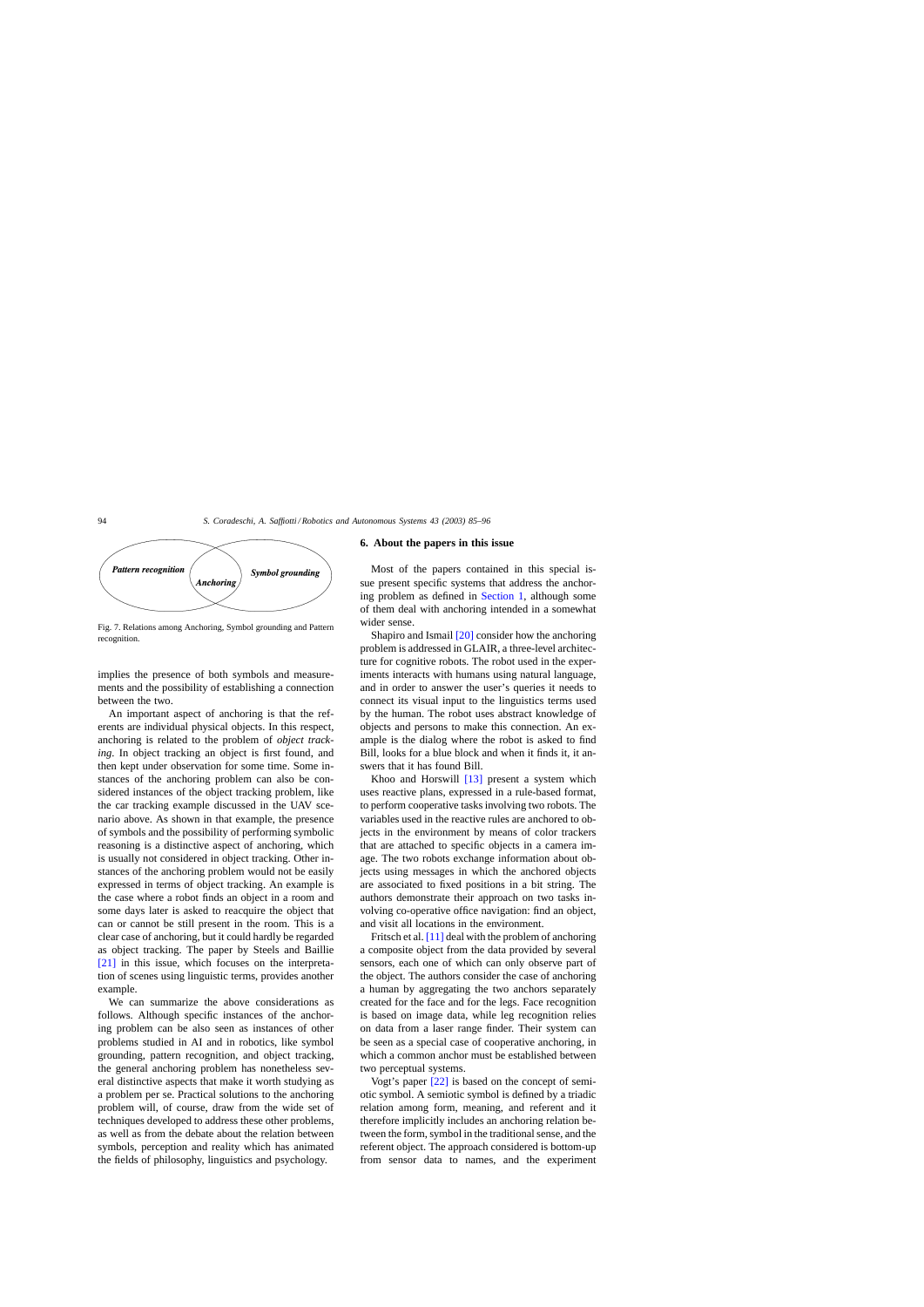<span id="page-10-0"></span>presented involves two robots sensing light sources and developing a lexicon to name the light sources.

Among the papers that deal with the anchoring problem intended in a wider sense, the paper by Steels and Baillie [\[21\]](#page-11-0) considers the anchoring not only of objects but also of events. The system anchors objects seen in the images bottom-up, and keeps track of them over time. On the basis of this information events are recognized. This work is in the context of a language game between two robotic systems with the aim of learning a shared language. One of the systems sees a event, like a ball rolling, through a static camera in an otherwise static environment. It then formulates a sentence describing the event. The other system hears the sentence and interprets it. If the interpretation is considered appropriate with respect to one of the events recently seen the game succeeds.

Chella et al. [\[3\]](#page-11-0) deal with the problem of recognizing motion events of a robotic finger observed by an external camera. They propose a framework based on Gardenförs' theory of *conceptual spaces*. In their system, each element (phalanx) of the robotic finger is anchored bottom-up to a point in a conceptual space, or *knoxel*. The knoxels that correspond to the different phalanxes of a finger are aggregated into a new knoxel which provides an anchor for the full finger object. In addition to anchoring individual physical objects, Chella et al. also deal with anchoring symbols that denote actions and fluents by considering the dynamic evolution of (sets of) knoxels. For example, the fluent "in motion" is anchored to a set of knoxels that correspond to a given evolution in time of the finger. The fluents and actions so anchored are used in a logical system, formalized in situation calculus, where higher-level event recognition takes place.

Bredeche et al. [\[2\]](#page-11-0) present a robotic system capable of learning the association between symbols like 'human' and 'fire extinguisher' and visual percepts. The robot takes snapshots of the environment that are then labeled by a supervisor. The aim is that the robot, after a number of label-percept associations, should be able to label autonomously a new environment. The authors focus more on the learning of basic concepts like 'human' than on the anchoring of a specific individual, a specific human. The learning of the association between concepts and sensor data does not cover the whole anchoring problem, but it is an essential ingredient in the process of connecting an individual

symbol, like Silvia, to the sensor data associated with the specific human being known by the robot as Silvia.

This special issue is completed by the reviews of two books which may provide interesting insights on the anchoring problem from a philosophical perspective. The first one is *The Varieties of Reference*, by Gareth Evans. The second book is *Conceptual Spaces*, by Peter Gardenförs. The book reviews highlight the relevance of these two works to the problem of perceptual anchoring.

### **7. Conclusions**

As robots are moving toward more complex tasks and environments, the field of robotics is looking more and more to ways of including higher level representations and reasoning into robotic systems. In many cases, the higher level is built around a symbol system. The claim made in this paper is that any physically embedded robotic system which includes a symbolic component needs to perform anchoring.

Anchoring is a difficult problem. It involves concepts which have interested philosophers for centuries and are still far from being fully understood. Nonetheless, we have to provide practical solutions to the anchoring problem if we want to build robotic systems that include a symbolic component. The papers in this special issue provide examples of such solutions. In the longer term, a research program on anchoring should bring a deeper theoretical analysis of the anchoring problem, together with general practical solutions that can be re-used in different systems and domains.

### **Acknowledgements**

This work was funded by the Swedish KK Foundation and Vetenskapsrådet. We thank Isabelle Bloch, Antonio Chella, Lars Karlsson, Amy Loutfi, and Stuart Shapiro for providing helpful comments to this paper.

## **References**

[1] J. Barwise, J. Perry, Situations and Attitudes, MIT Press, Cambridge, MA, 1983.